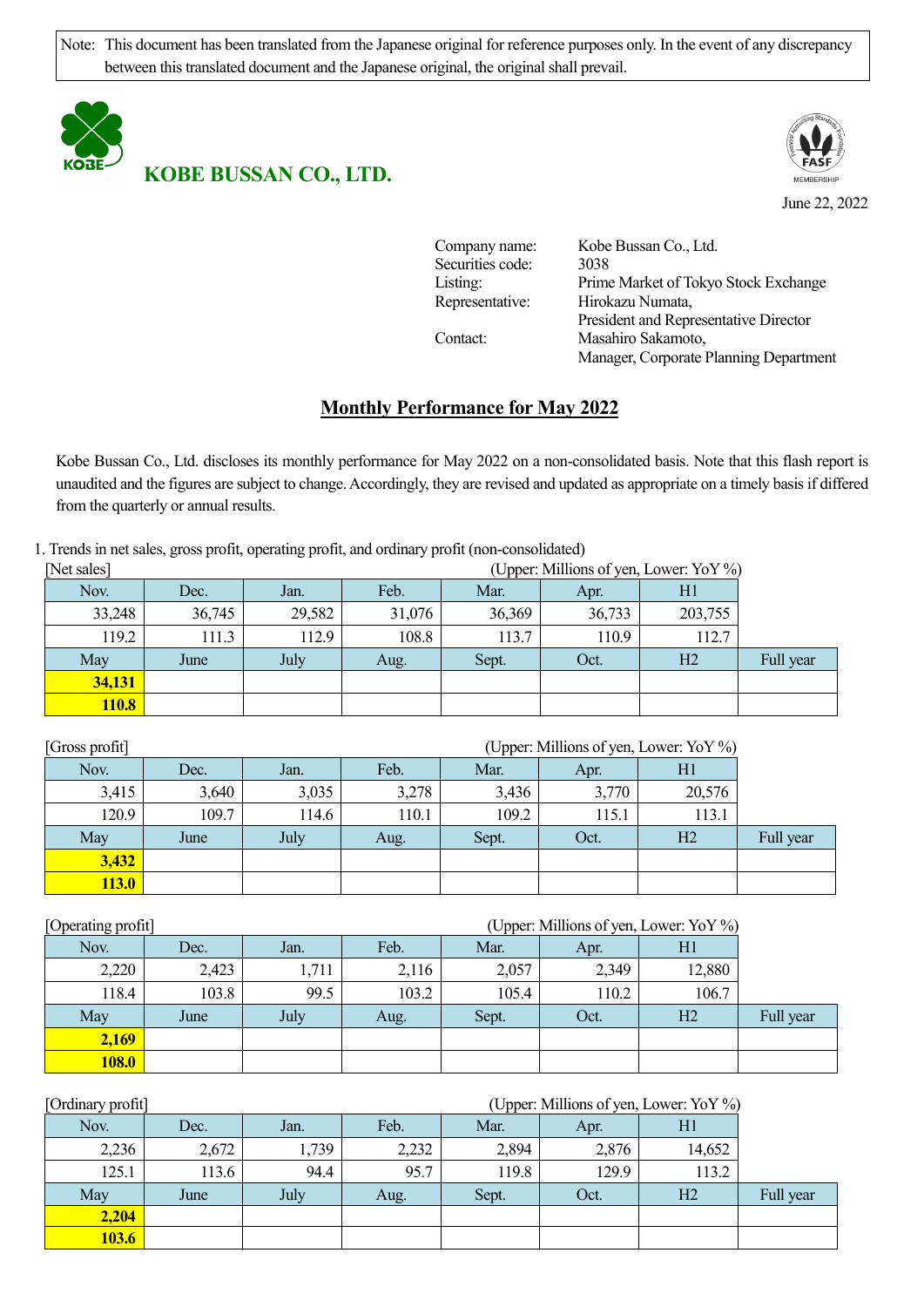#### 2. Trends in the number of Gyomu Super stores

|                                |        | Nov.                    | Dec.             | Jan.           | Feb.             | Mar.           | Apr.             | H1    |           |
|--------------------------------|--------|-------------------------|------------------|----------------|------------------|----------------|------------------|-------|-----------|
| Directly                       | Opened | 3                       | 9                | $\overline{2}$ | 3                | 5              | 4                | 26    |           |
| managed                        | Closed |                         | $\boldsymbol{0}$ |                | $\boldsymbol{0}$ | $\overline{2}$ | $\boldsymbol{0}$ | 4     |           |
| areas                          | Total  | 581                     | 590              | 591            | 594              | 597            | 601              | $+22$ |           |
| Indirectly                     | Opened | 2                       | $\overline{c}$   |                | $\overline{c}$   | $\Omega$       |                  | 8     |           |
| managed                        | Closed | 9                       |                  |                | $\boldsymbol{0}$ | $\theta$       | $\boldsymbol{0}$ | 11    |           |
| areas                          | Total  | 361                     | 362              | 362            | 364              | 364            | 365              | $-3$  |           |
| Total franchise stores         |        | 942                     | 952              | 953            | 958              | 961            | 966              | —     |           |
| Total directly operated stores |        | 3                       | 3                | 3              | 3                | 3              | 3                |       |           |
| <b>Total stores</b>            |        | 945                     | 955              | 956            | 961              | 964            | 969              | $+19$ |           |
|                                |        | May                     | June             | July           | Aug.             | Sept.          | Oct.             | H2    | Full year |
| Directly                       | Opened | $\overline{2}$          |                  |                |                  |                |                  |       |           |
| managed                        | Closed |                         |                  |                |                  |                |                  |       |           |
| areas                          | Total  | 602                     |                  |                |                  |                |                  |       |           |
| Indirectly                     | Opened | $\bf{0}$                |                  |                |                  |                |                  |       |           |
| managed                        | Closed |                         |                  |                |                  |                |                  |       |           |
| areas                          | Total  | 364                     |                  |                |                  |                |                  |       |           |
| Total franchise stores         |        | 966                     |                  |                |                  |                |                  |       |           |
| Total directly operated stores |        | $\overline{\mathbf{3}}$ |                  |                |                  |                |                  |       |           |
| Total stores                   |        |                         |                  |                |                  |                |                  |       |           |

■ Directly managed areas (areas with franchise stores under general franchise contract)

[Hokkaido area] Hokkaido prefecture

[Kanto area] Tokyo, Chiba, Kanagawa, and Saitama prefectures

[Kansai area] Osaka, Kyoto, Hyogo (excl. Awaji Island), Nara, Wakayama, and Shiga prefectures

[Kyushu area] Fukuoka, Saga, Nagasaki, Kumamoto, Oita, and Miyazaki prefectures

■ Indirectly managed areas (areas with franchise stores under area franchise contract) Prefectures other than those listed above

## [Stores opened during May 2022]

| <b>Store name</b>        | <b>Address</b>                                             |
|--------------------------|------------------------------------------------------------|
| [Directly managed areas] |                                                            |
| Ueki                     | 33-1 Tarumizu, Ueki-machi, Kita-ku, Kumamoto-shi, Kumamoto |
| <i>Imazu</i>             | 8-10 Shazen-cho, Imazu, Nishinomiya-shi, Hyogo             |

## 3. Year-on-year changes in product shipments to Gyomu Super stores (YoY %)

| $\alpha$ . Teal-on-year changes in product sinpliferits to Gyorna super stores<br>101/0 |                 |              |              |       |       |       |       |       |       |           |
|-----------------------------------------------------------------------------------------|-----------------|--------------|--------------|-------|-------|-------|-------|-------|-------|-----------|
|                                                                                         |                 |              | Nov.         | Dec.  | Jan.  | Feb.  | Mar.  | Apr.  | H1    |           |
|                                                                                         | Existing stores | 110.2        | 102.4        | 103.1 | 101.1 | 105.3 | 102.9 | 104.1 |       |           |
| Directly managed areas                                                                  |                 | All stores   | 116.6        | 108.8 | 109.3 | 107.5 | 111.9 | 108.6 | 110.4 |           |
| Nationwide*                                                                             |                 | All stores   | 118.6        | 110.3 | 111.2 | 108.6 | 113.2 | 110.5 | 112.0 |           |
|                                                                                         |                 |              | May          | June  | July  | Aug.  | Sept. | Oct.  | H2    | Full year |
| Directly managed areas                                                                  | Existing stores | <b>103.1</b> |              |       |       |       |       |       |       |           |
|                                                                                         | All stores      | 108.5        |              |       |       |       |       |       |       |           |
| Nationwide*                                                                             |                 | All stores   | <b>110.3</b> |       |       |       |       |       |       |           |

\* "Nationwide" represents the product shipments to the stores in both directly and indirectly managed areas.